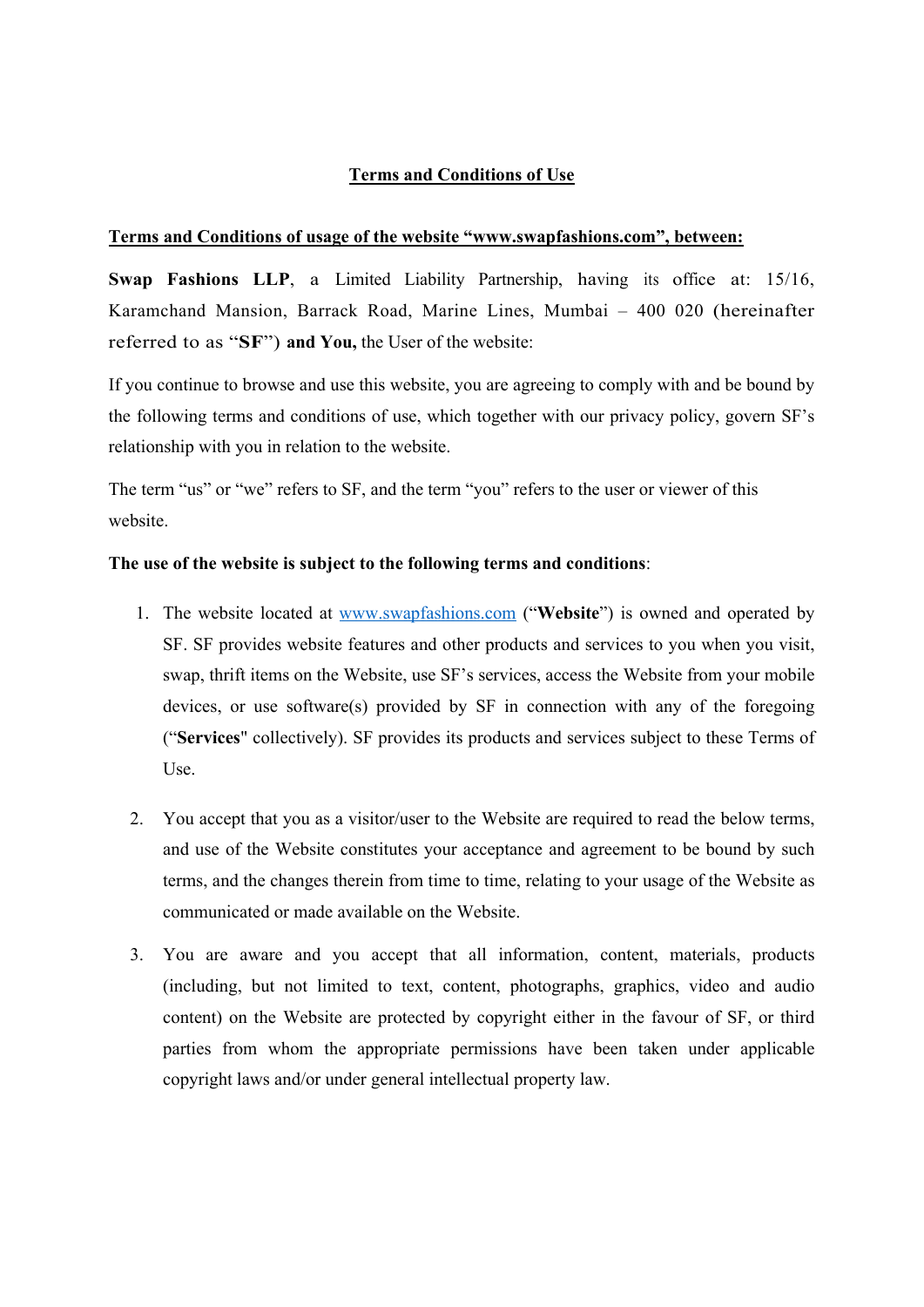- 4. Except for your own personal and non-commercial use, you agree that you shall not copy, reproduce, sell, redistribute, publish, enter into a database, display, perform, modify, transmit, license, create derivatives from, transfer or in any way exploit any part of any information, content, materials, services available from or through the Website.
- 5. You agree that you will not use the Website for any purpose that is unlawful or prohibited by these Terms. You also agree you will not use the Website in any manner that could damage, disable or impair the Website or interfere with any other party's use, legal rights, or enjoyment of the Website.
- 6. You acknowledge that the software and hardware underlying the Website as well as other Internet related software which are required for accessing the Website are the legal property of either SF or its respective third-party vendors. The permission given by SF to access the Website will not convey any proprietary or ownership rights in the above software/hardware. You agree that you shall not attempt to modify, translate, disassemble, decompile or reverse engineer the software/hardware underlying the Website or create any derivative product based on such software/hardware.
- 7. You understand and accept that not all the products and Services offered on this Website are available in all geographic areas and you may not be eligible for all the products or Services offered by SF on the Website. SF reserves the right to determine the availability and eligibility for any product or service offered in the Website.
- 8. You understand and accept that SF is not responsible for the availability of content or other services on third party sites linked from the Website. You are aware that access of hyperlinks to other internet sites are at your own risk and the content, accuracy, opinions expressed, and other links provided by these sites are not verified, monitored or endorsed by SF in any way. SF does not make any warranties and expressly disclaims all warranties express or implied, including without limitation, those of merchantability and fitness for a particular purpose, title or non-infringement with respect to any information or services or products that are available or advertised or sold through these third-party websites.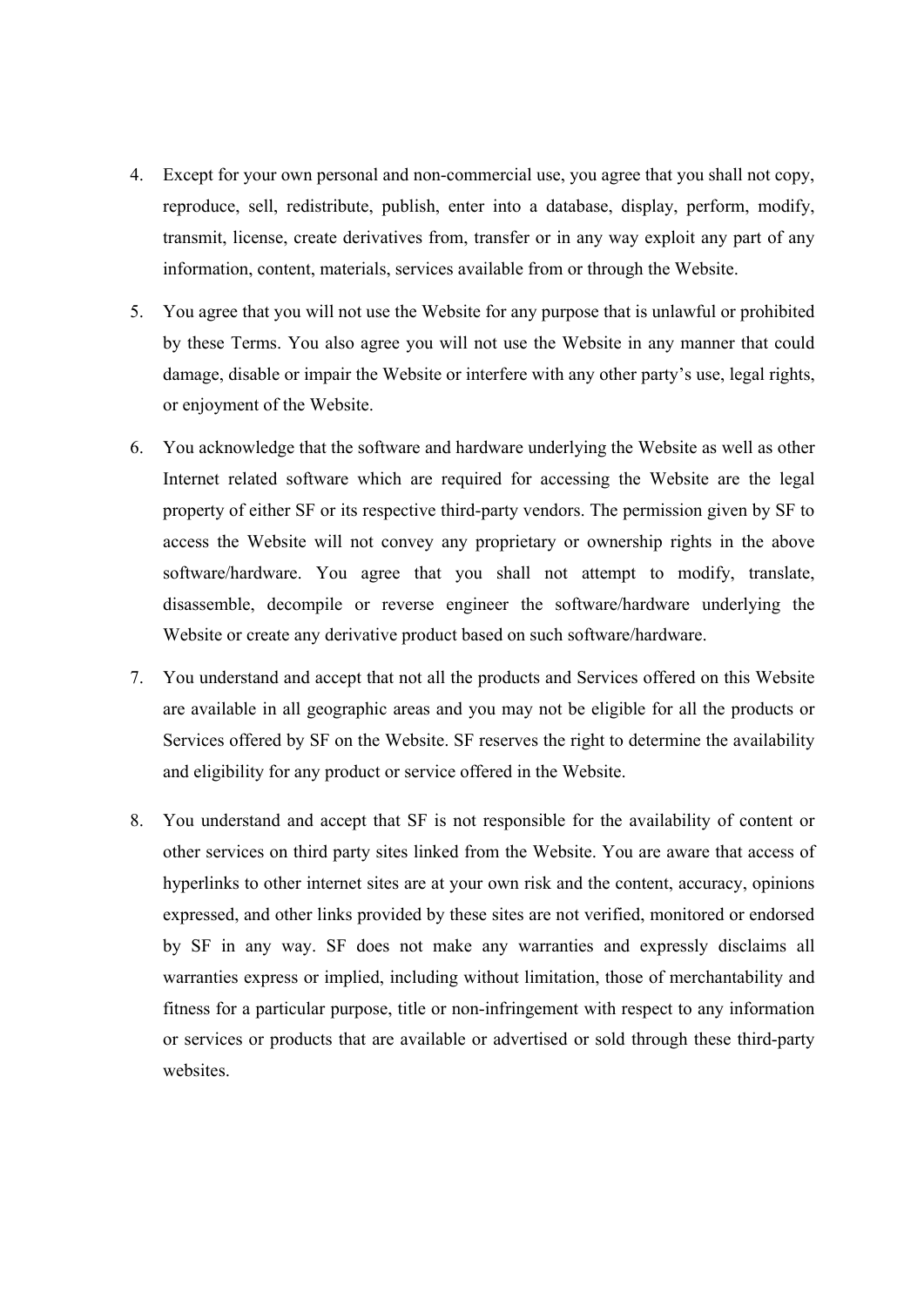If performance is prevented, hindered or delayed by a Force Majeure event (as defined below), SF shall not be liable for any failure to perform any of its obligations under these terms and conditions or those applicable specifically to its Services/facilities, and in such case its obligations shall be suspended for so long as the Force Majeure event continues. "Force Majeure Event" means any event, due to any cause beyond the reasonable control of SF, including without limitations, unavailability of any communication systems, breach, or virus in the digital processes or payment or delivery mechanism, sabotage, fire, flood, explosion, acts of god, civil commotion, strikes or industrial action of any kind, riots, pandemics, insurrection, war, acts of government, computer hacking, unauthorised access to computer data and storage devices, computer crashes, malfunctioning in the computer terminal or the systems getting affected by any malicious, destructive or corrupting code or program, mechanical or technical errors/failures or power shut down, faults or failures in telecommunication etc.

- 9. By using the Services provided through the Website, you shall be deemed to have accepted the Terms and Conditions herein including the amended terms and conditions published on the Website from time to time.
- 10. Additionally, by continuing using the Website or Services of SF you are confirming that:
	- i. You are 18 years of age or older and where you are acting as Guardian on behalf of a minor, you have the necessary authority to register/sign up for the services on behalf of the minor.
	- ii. You have read and understood the Privacy Policy published on the Website. The information you provide when you register on the Website is true and correct.
	- iii. SF may contact you by phone and/or E-mail in connection with your registration. You agree that all agreements, notices, disclosures and other communications that we provide to you electronically satisfy any legal requirement that such communications be in writing.
- 11. FOLLOWING ARE THE RULES TO THE FUCNTIONING OF SF's SWAPPING AND THRIFTING PROGRAM: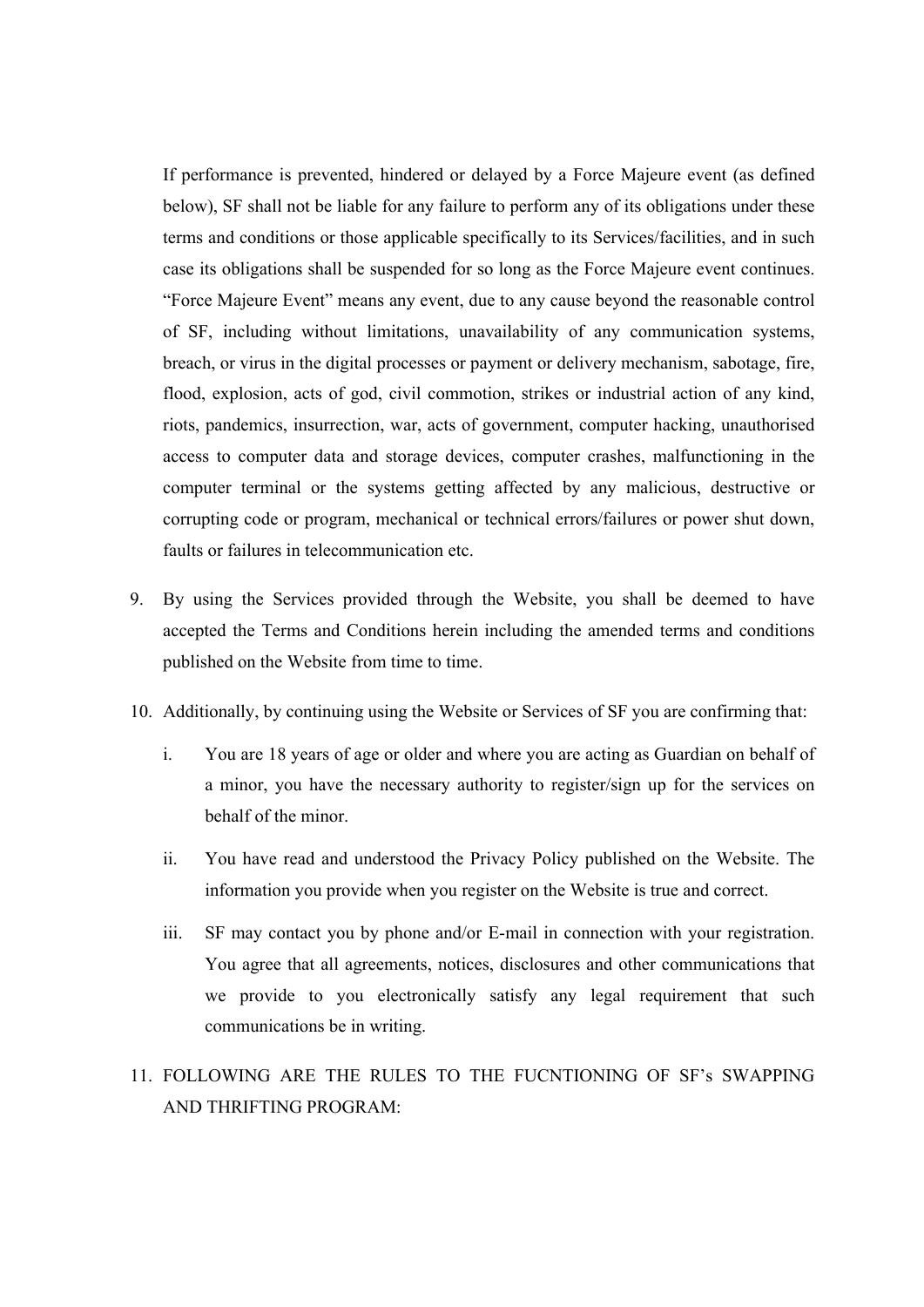The following rules ("**Rules**") govern your participation in our pre-owned fashion swapping and thrifting program (the "**Program**") made available through our Website. Participation in the Program constitutes your acceptance of these Rules, so please review carefully.

- i. To get started, you must register and create a member account ("Account"). If you choose to create an Account, you agree to provide and maintain true, accurate, current and complete information about yourself as prompted by SF registration form. Registration data and certain other information about you are governed by our Privacy Policy.
- ii. Upon registration, you can order a Swap Kit by paying the amount stated on the Website. You can fill in as many of your preloved clothes as you may like BUT NOT EXCEEDING 2 KGs. As SF would be paying for a return of the filled-up Swap Kit weighing 2kgs, it is not SF's liability if the Courier partner refuses to deliver the package to SF due to a weight discrepancy. It will be your responsibility to pay any excess amounts as may be demanded by the courier partner to have the package delivered to SF.
- iii. Once your parcel is ready, you need to log in to your Account on the Website and initiate 'SCHEDULE A PICK-UP' of your Swap Kit transaction. Our courier partner will have your package picked up within 2 working days. You need to ensure that the parcel is ready for a handover on both days. It is not SF's liability if the parcel is not sealed well by you and the clothes therein get damaged while in transit.
- iv. You can also send SF your pre-loved clothing/accessories on your own. Our shipping address is 15/16, Karamchand Mansion, Barrack Road, Marine Lines, Mumbai – 400020. SF is not responsible for any damage caused or loss of goods that may occur during the delivery of the said package or if your relevant information is not stated on the parcel. It is your responsibility to provide accurate information on the said package, for SF to be able to get in touch with you.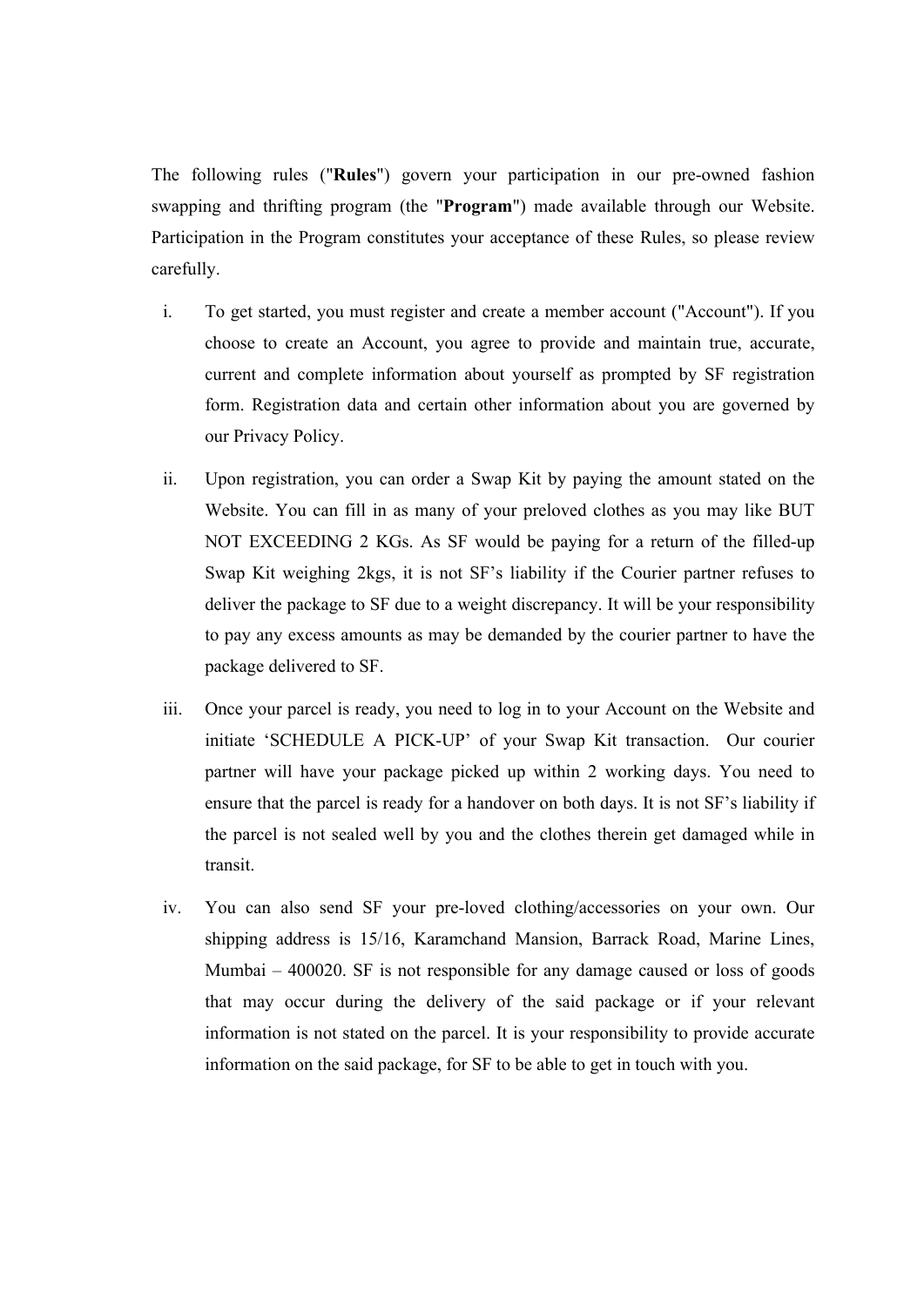v. Clothing must be branded and in excellent condition and free from stains, tears/rips/holes, odors, pilling, fading, stretching, missing/broken parts, or alterations. We will carefully inspect your items, determine which items are acceptable, and assign points to accepted items.

#### vi. WHAT WE ACCEPT

We only accept items in "New/ Next-to-new" condition with no stains, dirt, tears/rips/holes, odors, pilling, fading, stretching, missing/broken parts, or alterations. We accept:

a. Women Western wear (branded only)

b. Kids' traditional & Western wear (Boys & Girls) – From Newborn to Age 8 (branded only)

### vii. POINTS:

All items received by us go through a strict filtration process. Points are awarded within 7 days of receiving the clothes on a fair basis keeping in mind the brand, quality, price, style, and desirability of the product. Points granted to each item will be at the complete discretion of SWAP Fashions. Points will be deducted if any item is found to be in need of upcycling or a wash. If the item is too damaged even for upcycling/cleaning, then the same will be donated to NGOs for recycling or sent for Garage Sales. You do not earn any points for an item that is not accepted.

The Points awarded to you in your account can only be used against swaps made on swapfashions.com. Points cannot be withdrawn in cash. SF can debit/ freeze the account of any user as per T&Cs without notice or without giving any reasons whatsoever. Promotional points added by SF, if any, to the account will be for a temporary period and can be reversed anytime without notice. In case the points are not redeemed for a period of 1 year (from the date they are added to your account), the same will expire.

Points are not your property and are not transferable to anyone by operation of law or otherwise. Points may not be transferred between accounts issued by us unless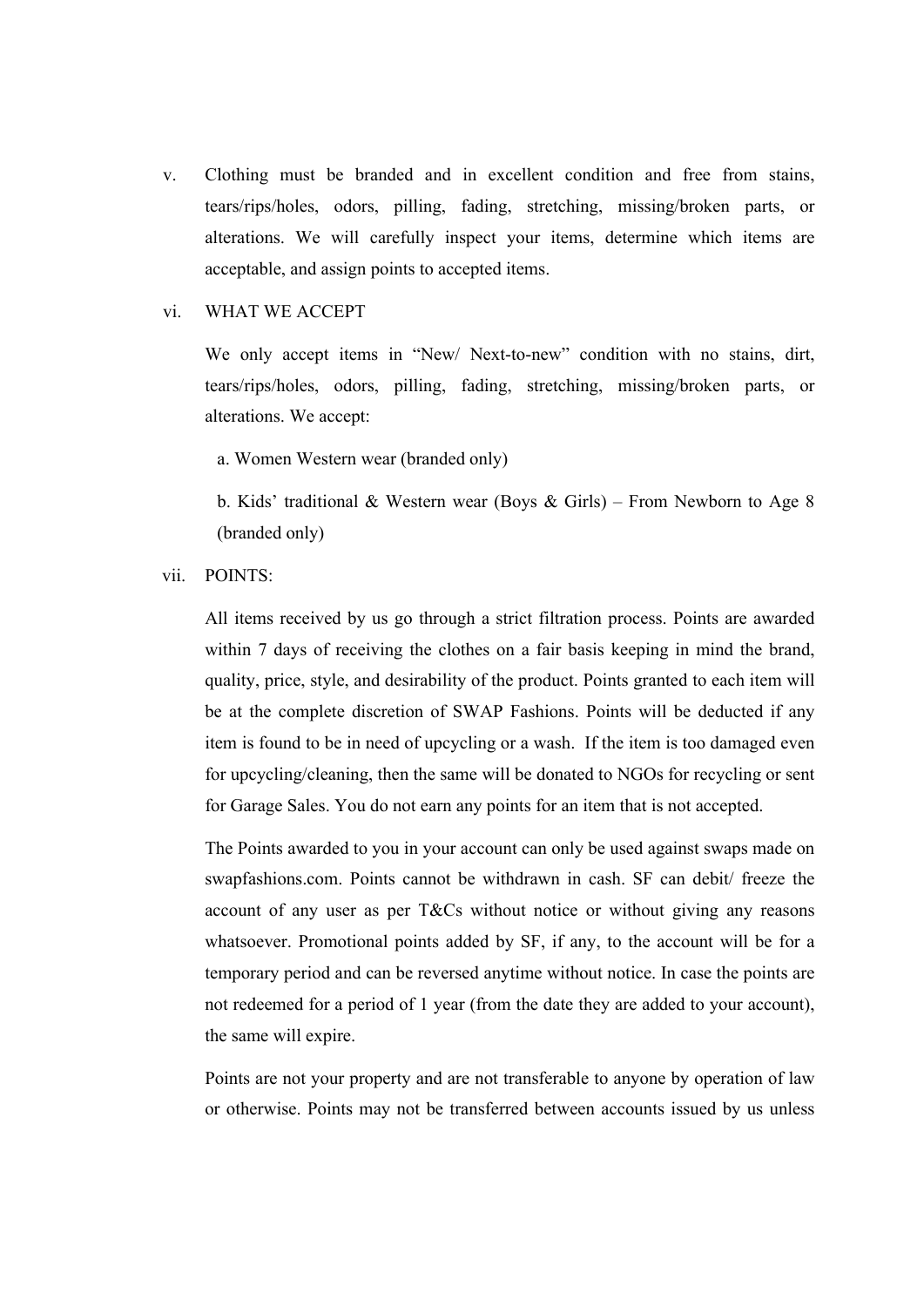allowed by us on the Website (upon payment of a Transfer Fee as may be determined by us), may not be transferred upon death or as part of any domestic relations legal proceedings, and may not be brokered, bartered, sold or transferred in any way. Any attempted transaction of such sort will automatically be void. Anyone selling, purchasing, brokering, bartering, transferring, or altering Points, either wholly or partially, shall be liable for payment of the applicable transfer Fee as determined by SF, as well as all damages, including, but not limited to consequential damages, transaction costs, and litigation costs. Any brokered, bartered, altered, sold, or purchased Points shall likewise be void and may be deducted from your Points balance. Any violation of these provisions will result in termination of your eligibility to participate in the Program and forfeiture of unused Points.

### viii. UPCYCLING

If you submit items that are not accepted into the Program, we will send those items for our inhouse upcycling. You agree that we are authorized to perform this action on your behalf. If the item is deemed unfeasible even for upcycling, then the same will be donated to NGOs or sent for Garage Sales. You do not earn any points for an item which is sent for upcycling/ donation.

By sending us your items, you agree that we are authorized to perform the requested action on your behalf. We reserve the right to reject any submitted item that we believe may infringe on or otherwise violate the rights of any third parties or that does not comply with these Rules. Any determinations will be at our sole discretion and will be final. Failure to comply with these Rules may result in disqualification from the Program and we reserve the right to permanently disqualify any person it believes has intentionally violated these Rules.

#### ix. THRIFTING

You can thrift/ buy any item on the Website by paying in INR even if you have not swapped any clothes with SF. If you have Points but are falling short of it for a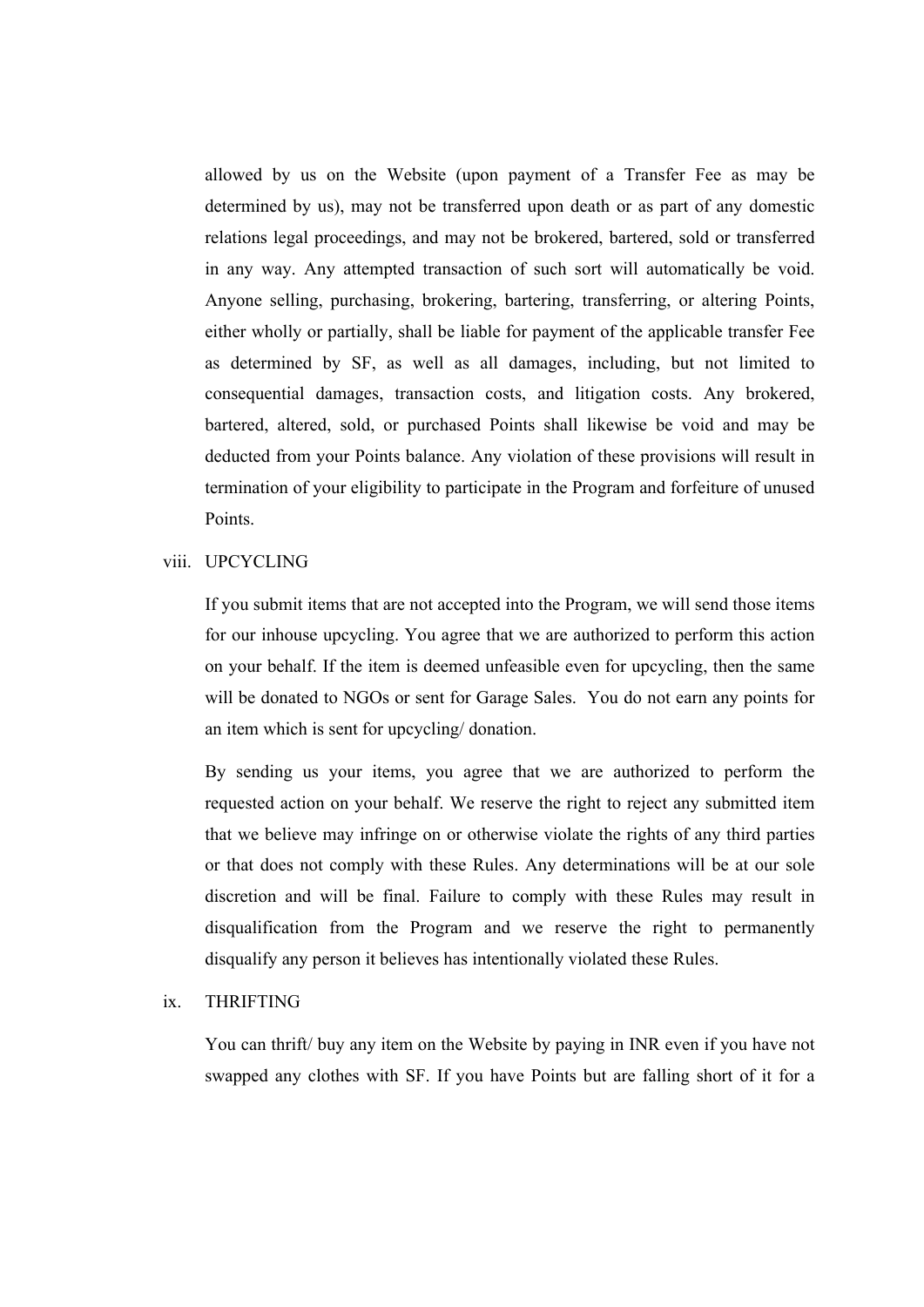particular item, then the same will need to be thrifted by paying the full price in INR.

### x. TITLE TRANSFER

Should you elect to send us your items in exchange for points, good and valid title to the items will be transferred to us, free and clear of all liens. For the avoidance of doubt, as the owner of such items, we will have the right to use such items in any packaging, selling, advertising, marketing, promotion or for any other commercial or non-commercial purpose, without further payment or consideration to you. We are not responsible for the loss of any items sent to us by mistake, including items left in your belongings (e.g., cash or earrings left in a pocket you traded in). You are ultimately responsible for sending only what you originally intended to send to SF. As conditions of entry into this Program and by trading in your items, you represent and warrant that (i) you own beneficially and of record, and possess good and valid title to, such items, free and clear of all liens, (ii) you have all rights necessary to transfer good and valid title to the items, free and clear of all liens, to us, and (iii) the items are authentic and do not infringe on the intellectual property, privacy, publicity rights, trademarks, copyrights, or any other legal or moral rights of any third party.

#### xi. LOST /STOLEN / COUNTERFEIT PROPERTY

You are prohibited to make use of swapfashions.com for the following activities:

Sending illegal, stolen, counterfeit or designer knockoffs (items that are fakes, inauthentic, stolen, illegally obtained or not manufactured by the designer whose name, logo, trademark, or design is represented in or on the item);

We do not allow the exchange of stolen property through the Program because it is violative of the law. We may withhold or delay, or refuse to process any transaction that we, in our sole discretion, deem fraudulent, suspicious, in violation of these Rules, or believe will impose liability on us, our users, affiliates or any of their respective officers, directors, employees, representatives and agents. If we suspect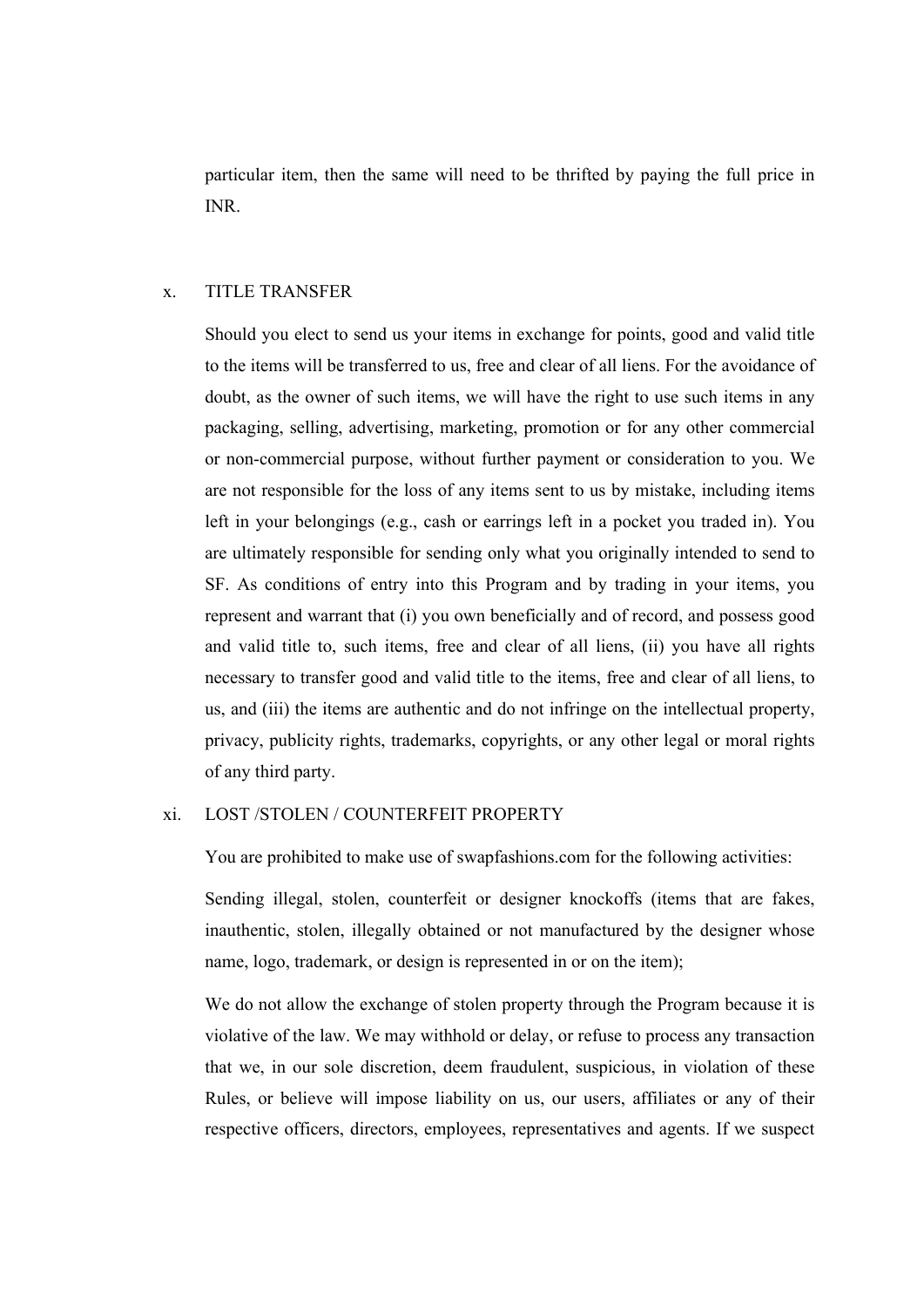any illegal activity, we will proactively notify relevant law enforcement agencies and assist in any resulting investigation or prosecution. For any lost items, including items lost in transit by a third-party carrier, we are not liable for any value above the insured value.

SF will try its best to display only genuine branded clothes on the Website. However, SF is not responsible incase a User has provided a Counterfeit Brand and the same has been accepted and displayed on the Website.

### xii. SHIPPING AND RETURNS

Shipping is a flat Rs. 99/- on all transactions. Items will be shipped by us and received by you within 7 working days of placing the order.

Only purchases that are covered under our Customer Protection Policy are eligible for *Returns & Refunds.*

You may apply for returns & refunds if:

- Your item did not arrive
- An incorrect item arrived
- The item received is significantly different from what was originally listed
- The item has visible defects that were not mentioned in the listing

You are ineligible for returns or refunds if:

- The item did not fit you
- You changed your mind about the item
- Your item arrived later than expected
- There are very minor signs of wear that are almost unnoticeable
- You were unable to receive the item despite multiple tries by the courier partner

If you are eligible for Returns & Refunds under our Customer Protection Policy, you can Email us on returns@swapfashions.com within 24 hours of receiving your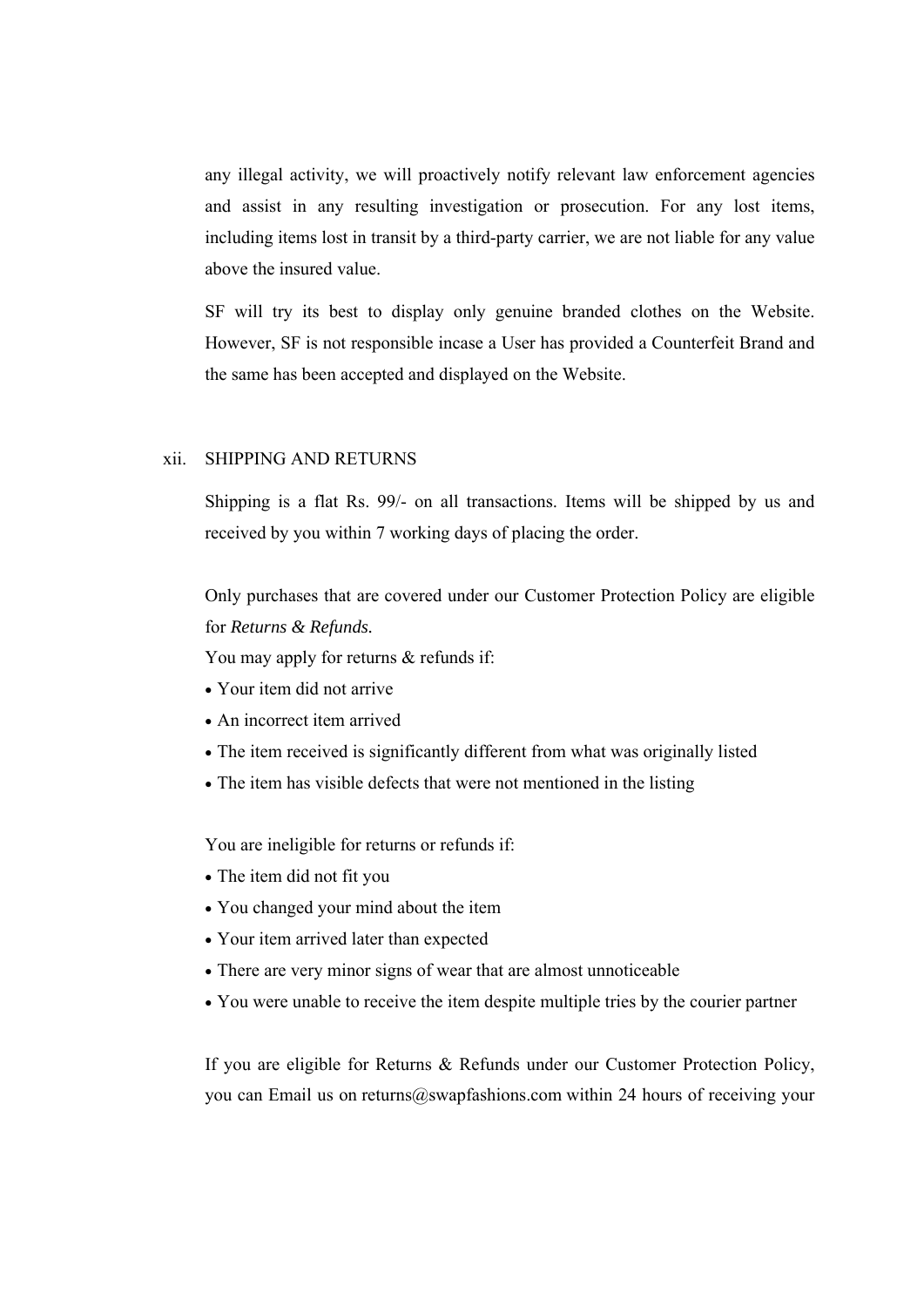item. Returns and refunds are ultimately at the discretion of SF and eligibility for the same shall be decided on a case-to-case basis.

You may be required to provide supporting photos or videos of the item for verifying the return and refund claim. If your return and refund request is accepted, you may be required to ship the item back to us.

### **12. Taxes.**

Transfer of Product(s) for Swap/ Thrift may attract GST which will be levied by SF and paid by you as per statute.

### 13. **Governing laws**

The laws of India shall govern these terms and conditions. All disputes are subject, firstly, to mediation, and then by Arbitration by a sole arbitrator appointed by SF. The venue of arbitration will be Mumbai and Bombay High Court shall have exclusive jurisdiction over the disputes arising out of this Agreement.

#### 14. **Confidentiality**

Except for the purposes of performing its obligations under these terms and conditions and affecting the transaction contemplated herein, you shall keep confidential all non-public information provided to you and shall not disclose such information to any third party except for such information which:

- i. is or becomes generally available to the public (other than as a result of a disclosure by you);
- ii. was available to you on a non-confidential basis;
- iii. becomes available to you on a non-confidential basis from a third party who is not bound by the confidentiality contained herein or is not otherwise prohibited from transferring such information to you;